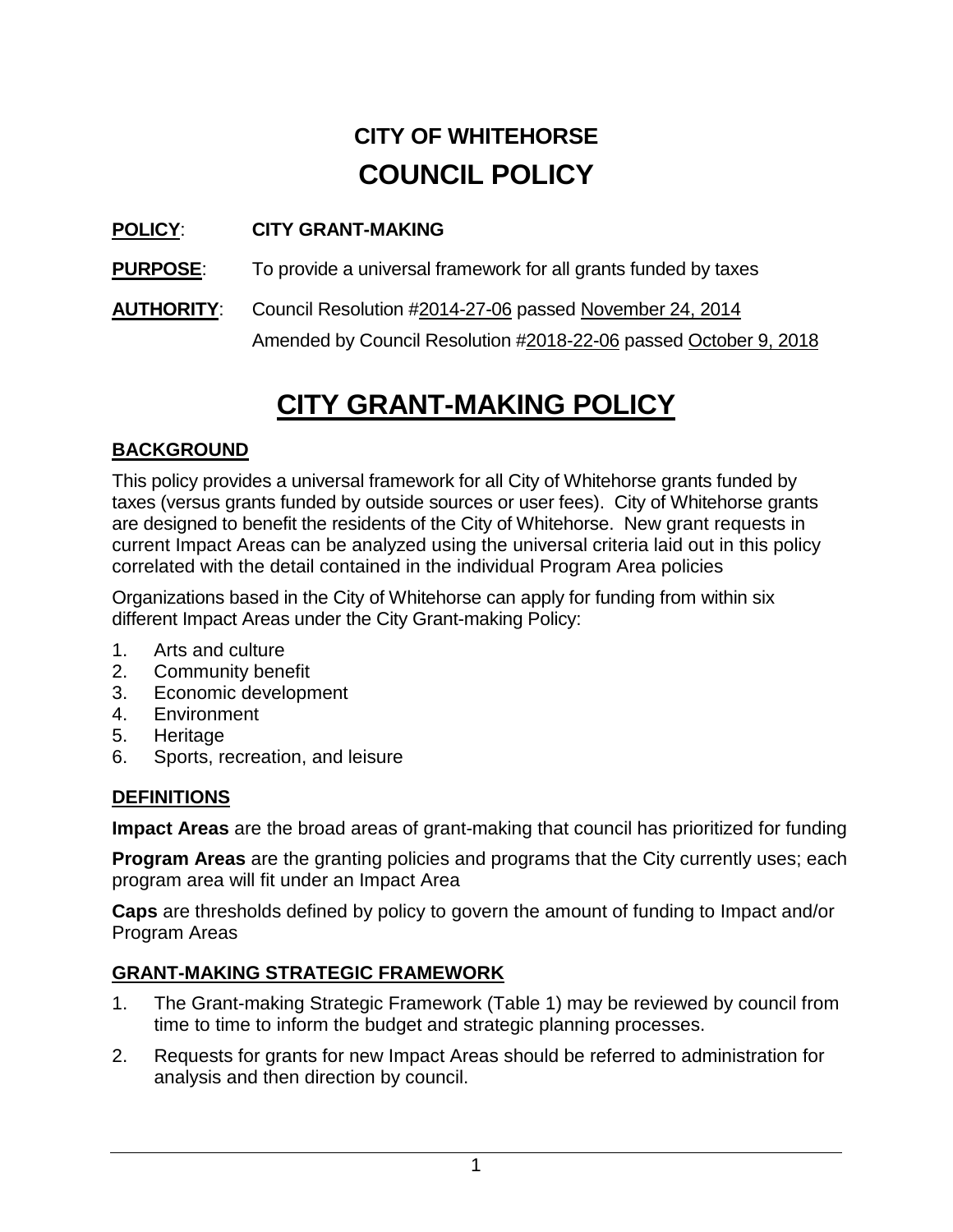#### **UNIVERSAL GRANT-MAKING CRITERIA AND CONDITIONS**

- 3. In the event of a conflict between the statements in this policy and those that may be contained in individual Program Areas and their associated policies, the provisions of the City Grant-making Policy shall be paramount.
- 4. The applicant's project or program may not be represented as a municipal project or program, and the applicant does not have the authority to hold itself out as an agency of the municipality in any way, the only relationship being that the municipality has approved and granted financial and/or in-kind assistance to the applicant.
- 5. Grant eligibility is contained and detailed per the individual Program Areas and their associated policies. Each Program Area has documented screening and monitoring components that must be fully complied with by the applicants.
- 6. The City of Whitehorse supports:
	- (1) groups and organizations based in the City of Whitehorse
	- (2) groups, organizations, activities, and projects when the support benefits the residents of the City of Whitehorse; and
	- (3) activities and projects that are within the City's mandate
- 7. Impact Area Cap more than one grant request per organization per Impact Area per year may be considered. However, in no event will cumulative grants per organization per year over all Impact and Program Areas exceed \$50,000.
- 8. In accordance with council resolution 2018-22-06 passed October 9, 2018, an exemption to the City Grant-Making Policy's \$50,000 grant cap for all approved major development incentives, and for all major development incentive applications that have been received and for which development permit applications have been submitted as of October 1<sup>st</sup>, 2018.
- 9. Program Area Cap only one grant request per organization per Program Area per year will be considered.
- 10. Granting of assistance in any one year or over several years is not to be interpreted as a commitment to future funding.
- 11. Public funds are allocated through council-approved grant programs to meet community needs. By providing grant funding the City does not assume responsibility to perform the function of the recipients in the event of failure. However, it is the City's responsibility to show a duty of care when allocating taxpayer dollars. Accordingly, each grant program shall be designed and operated with grant recipients having specific accountability reporting requirements (both financial and non-financial).
- 12. Notwithstanding the provisions that are contained and detailed per the individual Program Areas and their associated Program Area policies, grant recipients shall:
	- (1) Keep proper books of accounts of all receipts and expenditures relating to the project or program and provide a yearly report of how the funds were spent,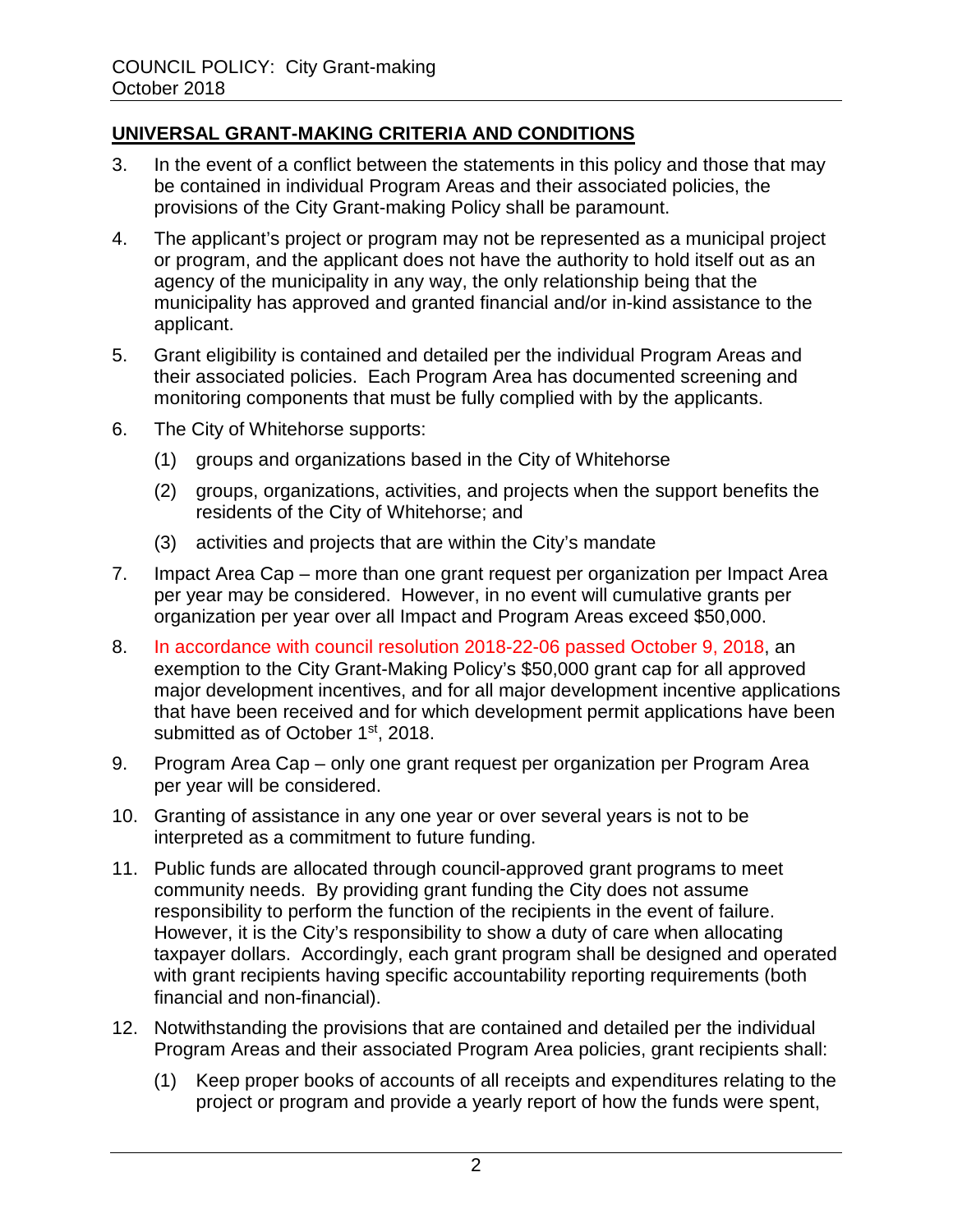program delivery, and outcomes; and

- (2) Upon request from the municipality, make available for inspection by the municipality or its auditors all records and books or accounts. An audited statement may be required.
- 12. The recipient's use of funds will be consistent with municipal priorities and values as determined in the City's sole discretion (sustainability, community benefit, etc.).
- 13. In the event that grant funds provided by the municipality are not used for the project or programs described in the application, or if there are misrepresentations in the application, the full amount of any such financial assistance may be payable forthwith to the municipality.
- 14. If the project or program proposed in a recipient's application is not commenced or not completed and municipal funds remain on hand, or the project or program is completed without requiring full use of the municipal funds provided, or if Council directs that the funds be returned, such funds will be returned to the municipality.

#### **VISIBILITY CRITERIA AND CONDITIONS**

- 15. The recipient shall ensure, in a manner acceptable to the City of Whitehorse in its sole discretion, that the City receives full credit for the City's interest in, contribution to, and/or assistance with the recipient's project or program, including but not limited to:
	- (1) All activities
	- (2) Projects
	- (3) Communications
	- (4) Announcements
	- (5) Publicity
	- (6) Signs
	- (7) Any other appropriate means of communication or commemoration over which the applicant has influence or control
- 16. A reference list of City of Whitehorse visibility requirements is attached as Schedule 1.
- ◘ *2018-10-10*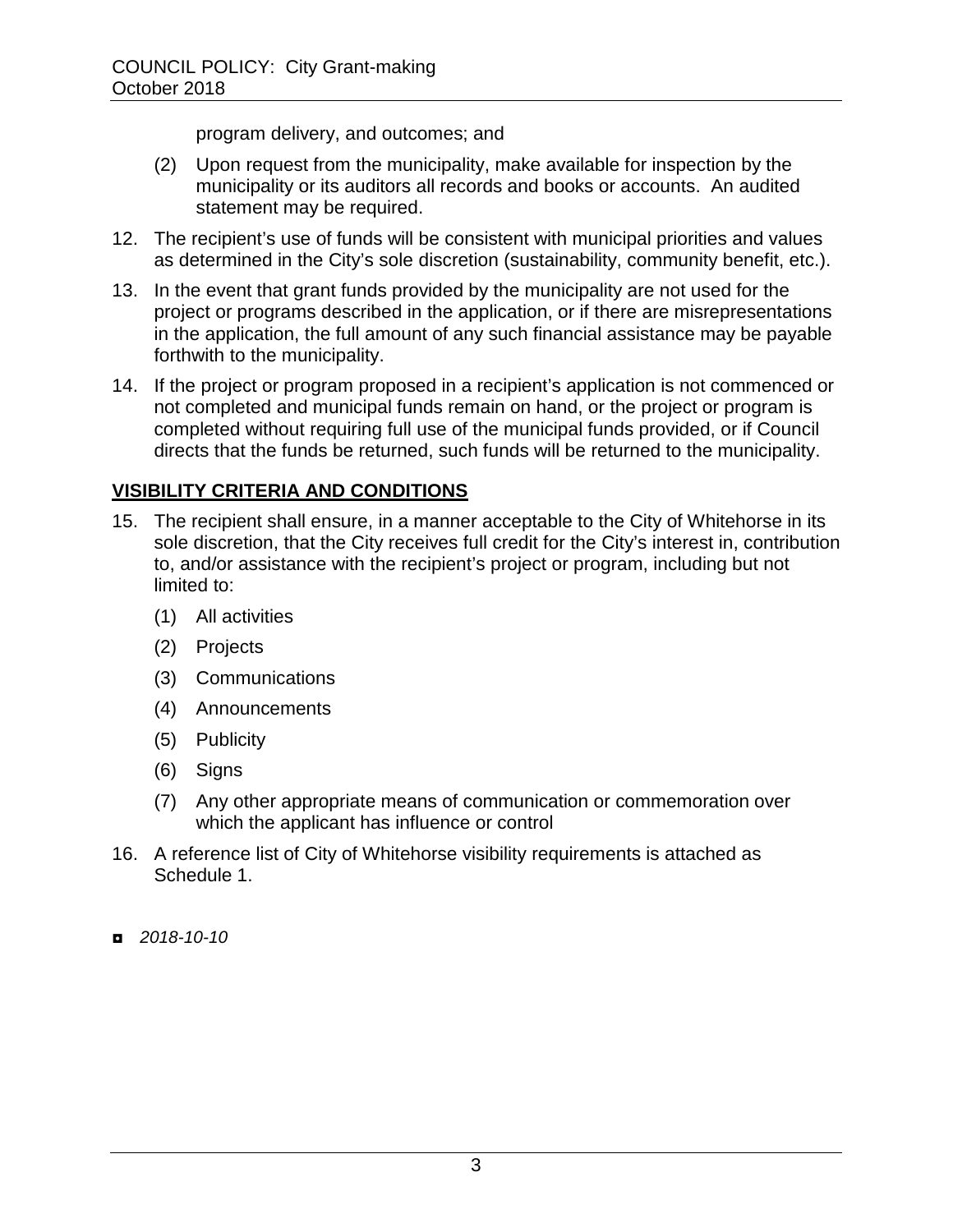#### CITY OF WHITEHORSE

Table 1

## **GRANT-MAKING STRATEGIC FRAMEWORK**

| <b>Impact</b><br><b>Areas</b> | <b>Arts &amp; Culture</b>                                  | <b>Community</b><br><b>Benefit</b>                               | <b>Economic</b><br><b>Development</b>            | <b>Environment</b>                     | <b>Heritage</b>                             | Sports,<br><b>Recreation, and</b><br><b>Leisure</b> |
|-------------------------------|------------------------------------------------------------|------------------------------------------------------------------|--------------------------------------------------|----------------------------------------|---------------------------------------------|-----------------------------------------------------|
| Program Areas                 | Festivals and<br><b>Special Events</b><br>Policy           | Community<br><b>Services Grants</b>                              | Development<br><b>Incentive Policy</b>           | Environmental<br>Grant                 | Heritage Fund<br><b>Bylaw</b>               | <b>Recreation Grants</b><br>Policy                  |
|                               | <b>Municipal Charges</b><br>(applicable to Arts)           | <b>Municipal Charges</b><br>(applicable to<br>community benefit) | <b>Convention Bureau</b><br>grant (core funding) | <b>Diversion Credit</b><br>Grant       | Heritage<br>Restoration<br>Incentive Policy | Municipal charges<br>(applicable to<br>recreation)  |
|                               | <b>Recreation Grants</b><br>Policy (applicable<br>to Arts) | <b>Miscellaneous</b><br><b>Council donations</b>                 |                                                  | Community<br>Clean-up Grants<br>Policy |                                             |                                                     |
|                               | MacBride Museum<br>grant (core funding)                    | Christmas Food for<br>Fines Program                              |                                                  |                                        |                                             |                                                     |
|                               |                                                            | <b>Youth Strategy</b><br>funding (core<br>funding)               |                                                  |                                        |                                             |                                                     |
|                               |                                                            | <b>Senior Utility</b><br><b>Charges Rebate</b>                   |                                                  |                                        |                                             |                                                     |